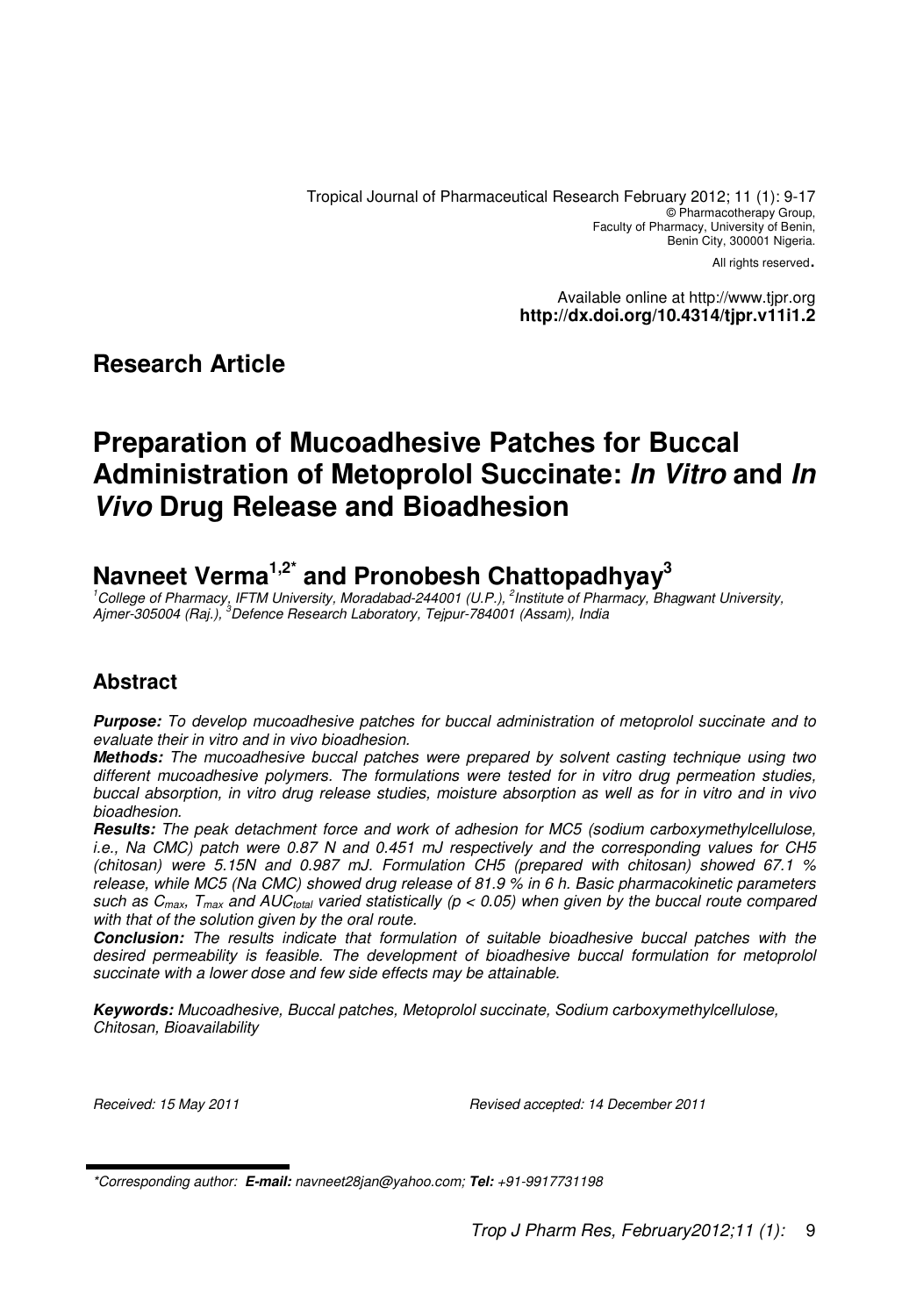## **INTRODUCTION**

Rapid developments in the field of molecular biology and gene technology has resulted in a generation of many macromolecular drugs including peptides, proteins, polysaccharides and nucleic acids possessing superior pharmacological efficacy, site specificity and are devoid of untoward and toxic effects However, the main impediment for the oral delivery of these drugs is their extensive presystemic metabolism and instability in acidic environment resulting in inadequate and erratic oral absorption [1]. Parenteral route of administration is the only established route that overcomes these drawbacks. However, these formulations are costly, require repeated administration and hence show poor patient compliance,, in addition to the other hazardous effects associated with this route [2]. Over the past few decades, pharmaceutical scientists have been exploring transdermal and transmucosal routes as alternative routes to the parenteral route. Among the various transmucosal sites available, the buccal mucosa has been found to be a convenient and easily accessible site for the delivery of therapeutic agents for both local and systemic delivery because it has an expanse of smooth muscle which is relatively immobile, abundant vascularization, rapid recovery time after exposure to stress and the near absence of Langerhans cells. Direct access to systemic circulation through the internal jugular vein bypasses the hepatic first pass metabolism leading to high drug bioavailability. Furthermore, these dosage forms are self-administrable, low-cost and have superior patient compliance [3].

With the right dosage form design, the local environment of the mucosa can be controlled and manipulated to optimize the rate of drug dissolution and permeation. A rational approach to dosage form design requires a complete understanding of the physicochemical and biopharmaceutical properties of the drug and excipients. Advances in experimental and computational methodologies will be helpful in shortening the processing time from formulation design to clinical use [4].

Metoprolol succinate is a non-selective and β-adrenergic antagonist with no intrinsic sympatomimetic activity and is widely used to treat essential hypertension and angina pectoris. Although it is completely absorbed from the gastrointestinal tract, systemic availability is only approximately  $25 - 35$  % due to first-pass metabolism. Metoprolol succinate was selected as a model drug for the investigation because its oral dose is 25 mg and half life is 3-4 h. Metoprolol succinate is metabolized primarily by aromatic ring glucuronidation [5]. Its oxidative metabolites are metabolized by conjugation via glucronidation and sulfation. A suitable buccal drug delivery system should be flexible and possess good bioadhesive properties so that it can be retained in the oral cavity for the desired duration. In addition, it should release the drug in a predictable manner to elicit the required therapeutic response. The objective of this study was to prepare mucoadhesive buccal patches of metoprolol succinate and evaluate their properties.

## **EXPERIMENTAL**

## **Materials**

Metoprolol succinate was obtained as a gift from Aarti Pharmaceuticals, India while sodium carboxymethylcellulose and chitosan were supplied by Sigma Pvt Ltd, India. The plasticizer, propylene glycol, was purchased from Merck (Mumbai, India). All the other reagents were of analytical grade.

#### . **Tissue preparation**

Porcine buccal tissue from pigs was obtained from local slaughter house and used within 2 hours of slaughter. The tissue was stored in kerb buffer (pH 7.4) at 4  $^{\circ}$ C after collection. The epithelium was separated surgically from the underlying connective tissue and delipidized by incubation with chloroform: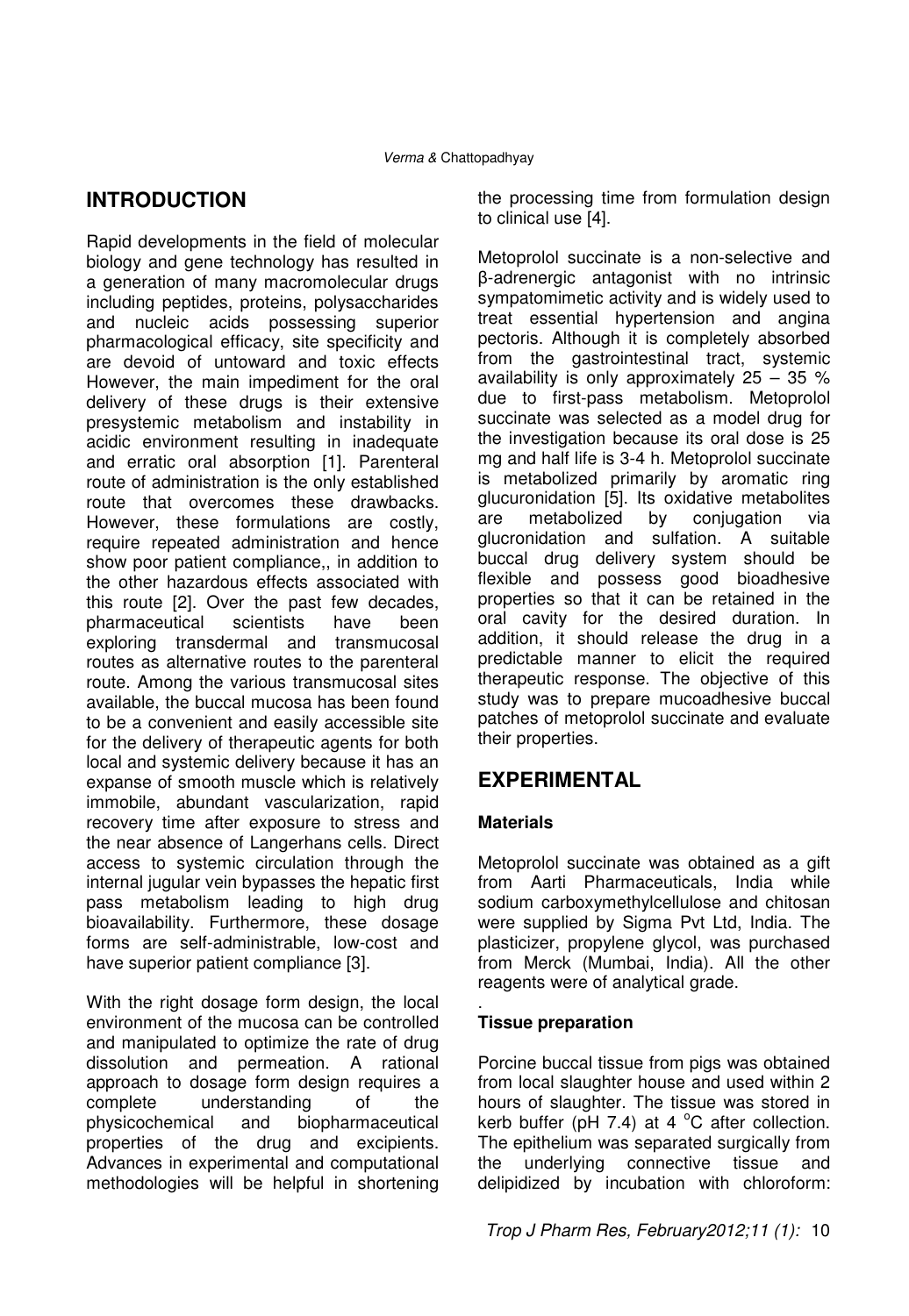methanol (2:1) at room temperature for 12 - 72 h, either before or after digestion with strong alkali or concentrated acid. The delipidized membrane was allowed to equilibrate for approximately one hour in receptor buffer (kerb buffer) to regain the lost elasticity.

## **In vitro drug permeation studies**

The buccal epithelium was carefully mounted in between the two compartments of a Franz diffusion cell with internal diameter of 1.0 cm with a receptor compartment volume of 20.0 ml. A solution containing 20 ml of alcohol, propylene glycol and phosphate buffer (pH 6.8) in a ratio of 40:15:45 was placed in the receptor compartment. The donor compartment (5 ml capacity) contained phenol red at a concentration of 10 µg/ml and a solution of 3 ml of phosphate buffer pH 6.8 in which 2 mg of metoprolol succinate was dissolved. Phenol red served as a marker that would not permeate the porcine buccal membrane. The entire set up was placed in a water bath stirred by a magnetic stirrer at 37  $± 1$  °C.

A sample (1 ml) was collected at predetermined time intervals from the receptor compartment and replaced with an equal volume of fresh receptor fluid [6]. The experiment was conducted in triplicate.

## **Production of bioadhesive films**

The films were prepared by casting [7]. Aqueous solution (20 ml) of the polymer (either sodium CMC or chitosan), ranging from a polymer concentration of  $1 - 6$  %w/v, was prepared and left for 4 h for maximum swelling; 5 %w/v of propylene glycol (1 ml) was added as plasticizer. Metoprolol succinate solution (1 ml, 2 %w/v) was mixed with 20 ml of the polymer solution and cast in a Petri dish 30 min later. It was dried at room temperature (25 $^{\circ}$ C) for 12 h. The films were observed and checked for possible imperfections upon their removal from the

Petri dish and dried in a desiccator pending evaluation. The films were examined in order to select those with the best characteristics for further evaluation.

## **In vitro release study**

Drug release from the buccal patches was studied using USP type II dissolution test apparatus [8]. Patches (10 mm diameter) were cut, and an impermeable backing membrane on one side of the patch. The assembly for release studies was prepared by placing the patch in contiguity with cellulose acetate dialysis membrane such that the drug release from the patch diffuses through dialysis membrane. This assembly was placed in dissolution apparatus containing 500 ml of phosphate buffer (pH 6.8) and rotating at 50 rpm at 37  $\pm$  0.5 °C. Samples (5 ml) were collected at different time intervals and diluted with phosphate buffer (pH 6.8), 2 ml of which was analysed spectrophotometrically (UV-1800, Shimadzu, Japan) at 222 nm [9]. The experiment was performed in triplicate.

## **Moisture uptake/Swelling index) studies**

Moisture uptake gives an indication of the ability of the patches to maintain their integrity after absorption of moisture. Agar dispersion (5 %w/v) was prepared by dissolving agar in hot water [10]. The dispersion (20 ml) was transferred to a 4-inch diameter glass Petri dish and allowed to solidify. Six drug-free patches from each formulation were selected, weighed and placed in a vacuum oven(40 – 45  $^{\circ}$ C) overnight prior to the study to remove any residual moisture. Each patch was laminated on one side with a water-impermeable backing membrane of ethyl cellulose, using an adhesive, incubated at 37 $\mathrm{^0C}$  for 1 h, and reweighed [11]. Moisture uptake was calculated as percent change in weight of the patch. The experiment was performed in triplicate.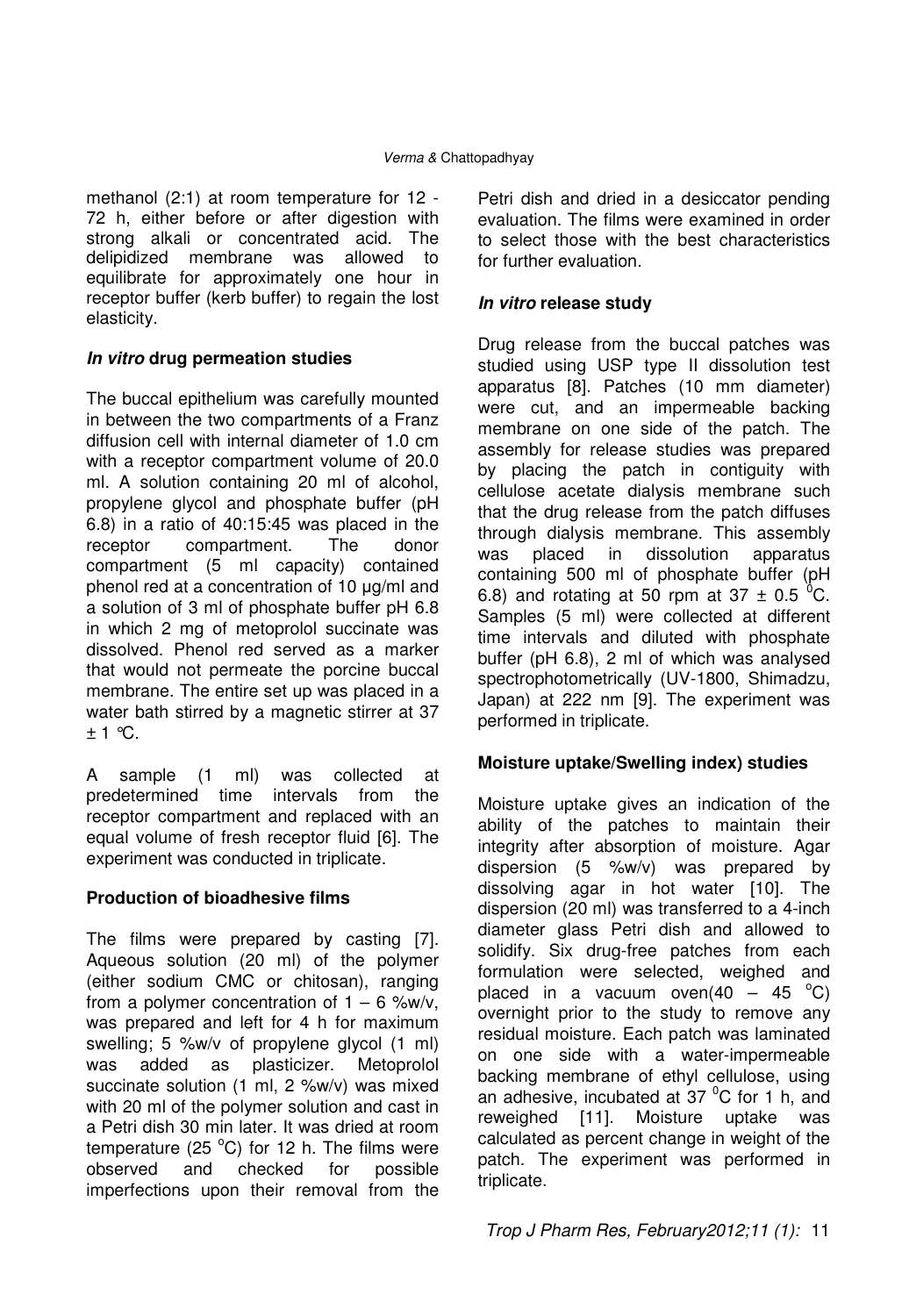### **Measurement of mechanical properties of patches**

The mechanical properties of the patches were evaluated using a tensile tester fabricated in-house with stainless steel and has two clamps (one movable and the other stationary). A 50 x 10 mm patch, without any visual defect, was positioned between the two clamps, separated by a distance of 2 cm. The lower clamp was held stationary and the patch was pulled apart by the upper clamp moving at a rate of 2 mm/sec until the patch broke. The force and elongation of the film at the point the patch broke was recorded [12,13]. The tensile strength (T) and elongation (E) at break point were calculated using Eqs 1 and 2, respectively:

T = F/A ………………………..…………… (1)

where F is the force at break point and A is initial cross-sectional area of the test patch.

E = (∆L/L) x (100/A) ……………………….. (2)

where ∆L is increase in length, L is the original length and A is the cross-sectional.

## **In vitro bioadhesive strength**

The bioadhesive strength of buccal patches was determined using modified equipment. Fresh porcine buccal mucosa obtained from a slaughter house was kept in simulated saliva (28.80 g  $Na<sub>2</sub>HPO<sub>4</sub>$  and 11.45 g  $KH<sub>2</sub>PO<sub>4</sub>$  in 1000 ml of distilled water at pH 6.8) [12] and secured tightly to a circular stainless steel adapter of (diameter, 2.2 cm) provided with the equipment. The test buccal patch was placed over another cylindrical stainless steel adapter of similar diameter and mounted on the platform connected to a pulley. The buccal patch was fixed to a backing membrane with a cycnoacrylate adhesive. The upper support was lowered at a speed of 0.5 mm/s until contact was made with the tissue. At the end of the contact time (10 - 15 sec), the upper support was withdrawn at a speed of 0.5mm/s to detach the membrane from the patch. During the test, 100 µl of phosphate buffer (pH 6.8) was applied to moisten the porcine buccal membrane. The test was conducted at room temperature. Peak detachment force, which is the force required to detach the buccal patch from the tissue was recorded while the work of adhesion was determined from the area under the force - distance curve [15].

### **In vivo bioadhesion studies**

Eight healthy male rabbits were used in the study. The institutional animal ethics committee (IAEC)'s permission was obtained prior to start the study. (approval no.: 3/837ac/PH/10). Initially a slight pressure was applied with a finger for one minute till the patch adhered to the buccal mucosa. The rabbits were deprived of food and drinks during the test. Residence time of the film on buccal mucosa in the oral cavity, which was taken as the time for the patch to dislodge completely from the buccal mucosa, was recorded [16].

### **In vitro permeation of metoprolol succinate**

In vitro permeation of metoprolol succinate from a buccal patch (formulation MC4) through porcine buccal membrane was studied. The buccal membrane was isolated and mounted over a Franz diffusion cell whose internal diameter was 10 mm and a buccal patch, which was fixed to a dialysis membrane made up of cellulose (molecular weight cutoff, 5000) in order to ensure that the patch does not dislodge from the membrane during the test [17,18]. The buccal patch was sandwiched between the buccal mucosa and the dialysis membrane. The whole diffusion cell assembly was agitated with the aid of a magnetic stirrer at  $37 \pm 0.5$ <sup>o</sup>C. One millilter sample was withdrawn hourly and analyzed by spectrophotometrically at 222 nm.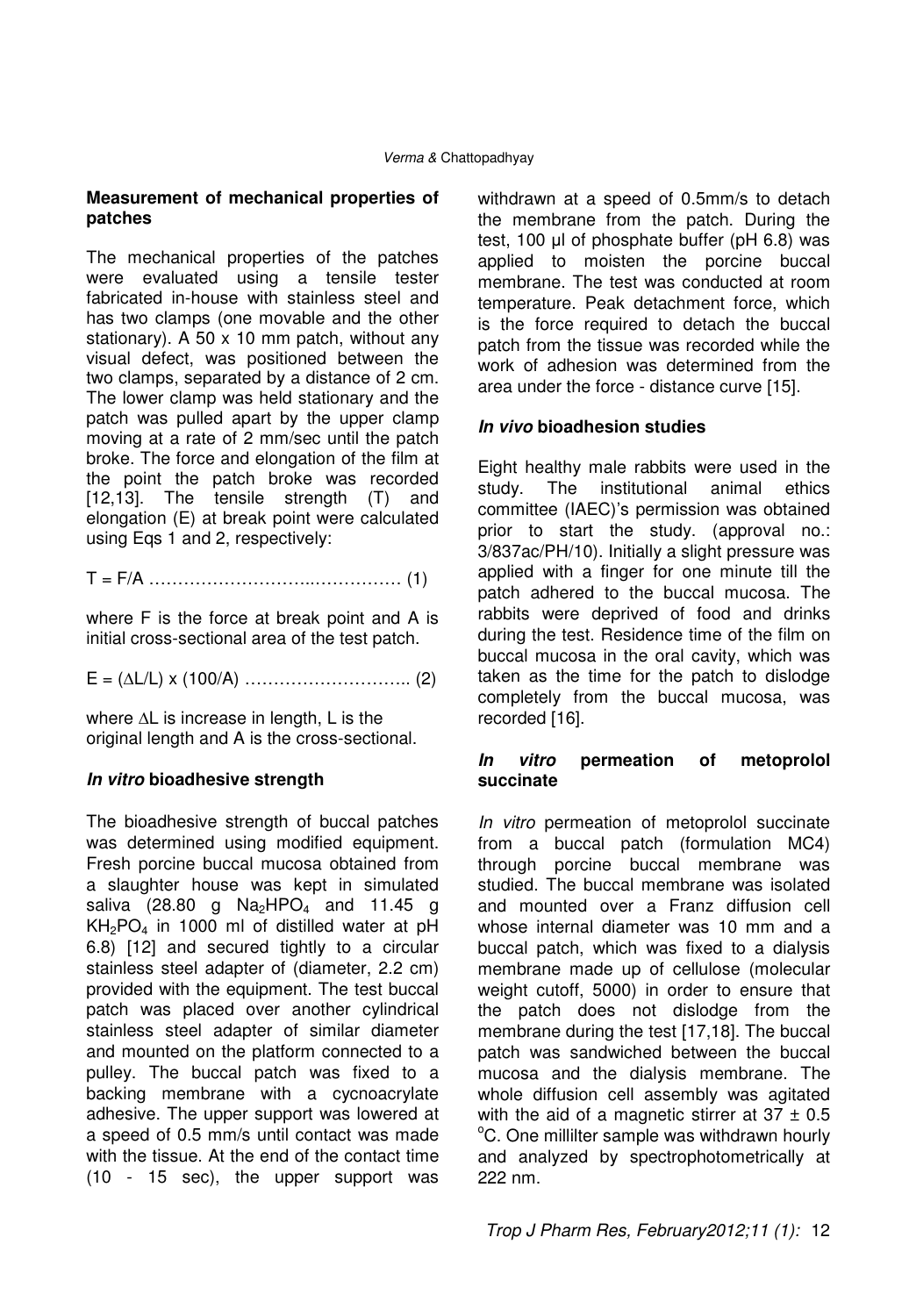## **In vivo bioavailability Study**

Metoprolol succinate a cardiovascular drug may sometimes produce hypotension in normal patients that may be difficult to control and hence bioavailability studies was conducted in an animal model (rabbit). The study was approved by the institutional ethical committee. Rabbit was used because its buccal membrane closely resembles the human buccal membrane in structure and permeability. Rabbits were housed in separate cages. The rabbits selected for the study were housed in separate cages and had no medication for two weeks prior to the study. They were denied food and water during the study. The cages of rabbit were placed in 18 h light/6 h dark conditions. The test patch (MC4), containing 125 mg of the drug, was laminated on one side with a water impermeable backing layer and fixed to the buccal section of the oral cavity with the patch side. A gentle pressure was applied with a finger for 1 min to ensure good adhesion to the mucosa. The rabbits were placed on their side on a surgery table, 2 ml of blood was collected from the ear vein, centrifuged, and the serum separated was stored at  $-20$  °C until analysed [19]. The rabbits were moved to their cages and blood samplings continued at intervals for up to 8 h. The drug bioavailability of the patch was compared with that of a solution (0.5 ml) containing 12.5 mg of metoprolol succinate in phosphate buffer administered to the rabbits. The drug was not administered in the form of tablet because it could not be assured that the rabbits would swallow it. Relevant pharmacokinetic parameters were determined and analysed statistically.

### **Analysis of serum metoprolol succinate**

The quantitative determination of metoprolol succinate in rabbit serum was carried out by high performance liquid chromatography (HPLC, Shimadzu, Japan, SPD-20A detector) method at room temperature [20]. Phosphate buffer (0.02M, pH 6.8)/acetonitrile (60/40, v/v) was used as mobile phase at a flow rate of 1

ml/min; the injected volume was 10 µl and the detection wavelength was set at 222 nm.

## **Statistical analysis**

All the data were statistically analysed by Student t-test and one-way ANOVA to determine statistical difference between sets of data. A probability value of  $p < 0.05$  was applied to determine significant difference. The software used was SigmaPlot 11 (Systat Software Inc).

## **RESULTS**

### **Drug penetration through porcine buccal membrane**

The cumulative amount of metoprolol succinate transported across the buccal epithelium is plotted against time in Fig 1. Drug permeation was rapid and linear first 4 h and then gradually slowed down thereafter.



**Fig 1:** In vitro permeation of petoprolol succinate through porcine buccal mucosa

### **In vitro buccal absorption of metoprolol**

Based on computations made, 72 % of the drug permeated through the buccal membrane in 20 min. The drug was absorbed at a rapid rate for the first 5 min, followed by a steady permeation rate.

### **In vitro drug release**

The drug release profiles of metoprolol succinate from buccal patches are shown in Figs 2 and 3. In case of Sodium CMC (MC5) 81.92% of the drug was released when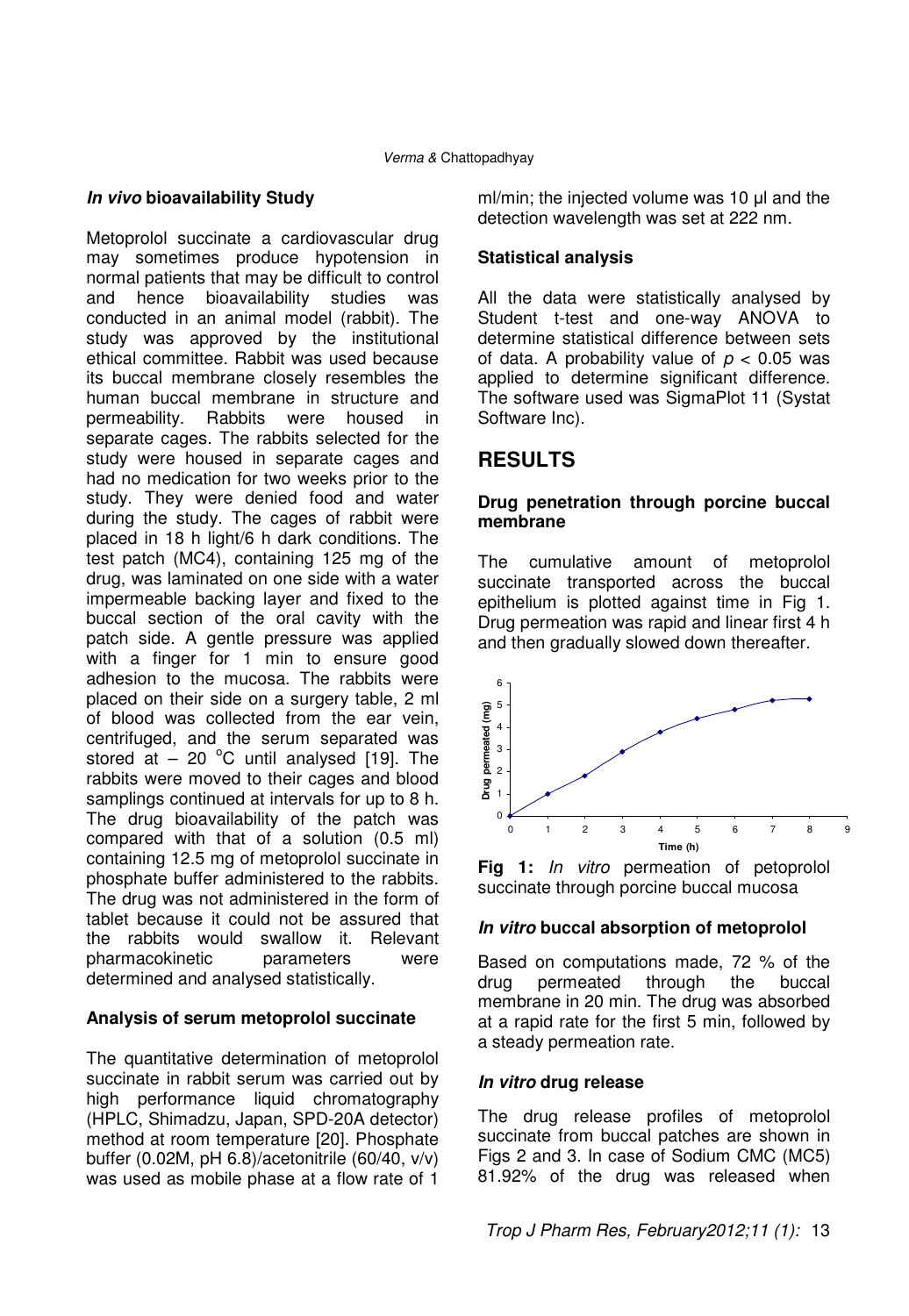compared with Chitosan (CH5) from which only 67.12% of drug was released. The formulation (CH5) with a drug to polymer ratio of 1:2.5 was used for the evaluation of drug release and bioadhesive properties of the patches. The best fit with the highest correlation coefficient  $(r^2)$  was shown by the Higuchi model model ( $r^2$  = 0.997), followed by first order.



**Fig 2:** Drug release profile of metoprolol succinate buccal patches made with chitosan ( $\bullet$  = CH-1,  $\Box$  = CH-2,  $\triangle$  = CH-3, x = CH-4,  $\equiv$  CH-5, o = CH-6)



**Fig 3:** Drug release profile of metoprolol succinate buccal patch containing sodium CMC  $(*) = MC-1$ , □ = MC-2,▲ = MC-3, ■ = MC-4, ¤ = MC-5, o = MC-6)

#### **Moisture uptake**

The results of moisture absorption studies are presented in Table 1. Moisture uptake ranged from about 72.3 to 154.1 %w/w for patched made with sodium CMC and 61.9 to 98.2 %w/w for those made with chitosan.

#### **Mechanical properties of films**

The results of the mechanical properties (tensile strength and elongation at break) are presented in Table 1. Statistically significant differences were observed among the elongation data ( $p < 0.05$ ).

#### **In vitro bioadhesion**

The results of the *in vitro* bioadhesion of patches MC5 and CH5 indicate that he peak detachment force and work of adhesion of the former were  $0.87 \pm 0.31$  N and  $0.45 \pm 0.31$ 0.15 mJ, respectively, while for the latter, the values were  $5.15 \pm 0.22$  N and  $0.99 \pm 0.18$ mJ, respectively.

#### **In vivo bioadhesion**

The results of *in vivo* bioadhesion test show that CH1 exhibited an appreciable adhesion for  $\sim$  1 h CH2  $\sim$  2 h, and CH3, CH4 and CH5 ~ 3h. None of the patches became detached during the respective periods indicated above.

### **In vitro drug permeation through porcine buccal membrane**

The results indicate that drug permeation from the patch evaluated (CH5) was slow but steady and that 54.8 % of metoprolol succinate permeated through the buccal membrane in 8 h.

#### **In vivo drug release from metoprolol succinate patch**

The pharmacokinetic parameters, namely, maximum concentration  $(C_{\text{max}})$ , time to reach maximum concentration  $(T_{max})$  and AUC<sub>total</sub> (relatve bioavailability) for patch CH5 are given in Table 2. Plasma concentration of metoprolol succinate gradually increased and attained maximum of  $354.6 \pm 12.1$  ng/ml in approx 6 h; thereafter, drug level declined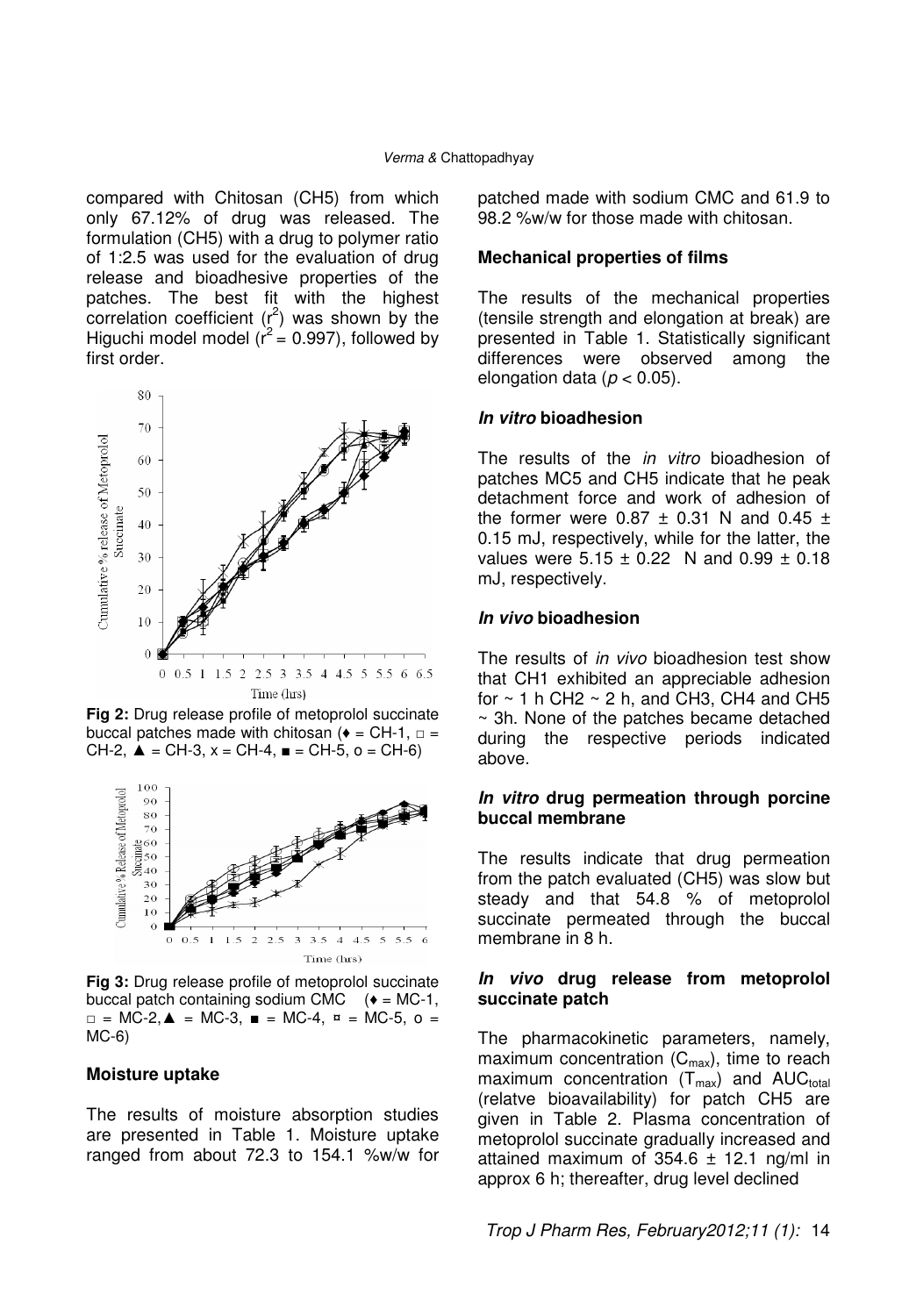#### Verma & Chattopadhyay

| Patch<br>code   | Na CMC<br>(%w/v) | Chitosan<br>$(\%w/v)$ | Mean<br>moisture<br>absorbed (%) | <b>Tensile</b><br>strength<br>(Kg/mm <sup>2</sup> ) | Elongation<br>at break<br>(%mm <sup>2</sup> ) | <b>Cumulative</b><br>drug release<br>in 6 h $(%)$ |
|-----------------|------------------|-----------------------|----------------------------------|-----------------------------------------------------|-----------------------------------------------|---------------------------------------------------|
| MC <sub>1</sub> | 1.0              |                       | 72.26                            | $6.7 + 1.3$                                         | $131.2 \pm 1.7$                               | $85.2 \pm 0.2$                                    |
| MC <sub>2</sub> | 2.0              |                       | 86.54                            | $9.0 + 0.2$                                         | $112.0 \pm 7.8$                               | $84.8 \pm 1.5$                                    |
| MC <sub>3</sub> | 3.0              |                       | 100.91                           | $12.7 + 1.1 +$                                      | $94.1 \pm 1.4$                                | $80.0 + 2.3$                                      |
| MC <sub>4</sub> | 4.0              |                       | 124.77                           | $14.3 \pm 2.3$                                      | $85.7{\pm}4.8$                                | $82.5 \pm 3.9$                                    |
| MC 5            | 5.0              |                       | 136.02                           | $15.1 \pm 1.9$                                      |                                               | $81.9 \pm 0.5$                                    |
| MC 6            | 6.0              |                       | 154.12                           | $16.7 \pm 1.3$                                      | $62.7 + 2.3$                                  | $81.8 \pm 1.2$                                    |
| CH <sub>1</sub> |                  | 1.0                   | 61.88                            | $3.3 \pm 1.9$                                       | $40.5 \pm 1.3$                                | $68.9 + 4.1$                                      |
| CH <sub>2</sub> |                  | 2.0                   | 67.50                            | $7.2 \pm 0.2$                                       | $36.9{\pm}4.3$                                | $68.9 + 0.7$                                      |
| CH <sub>3</sub> |                  | 3.0                   | 76.00                            | $10.1 \pm 1.1$                                      | $29.8 + 2.2$                                  | $67.9 \pm 3.5$                                    |
| CH <sub>4</sub> |                  | 4.0                   | 81.26                            | $11.7 \pm 1.7$                                      | $20.5 + 5.3$                                  | $67.6 \pm 0.8$                                    |
| CH <sub>5</sub> |                  | 5.0                   | 90.44                            | $12.9 \pm 2.3$                                      | 14.4±0.3†                                     | $67.1 \pm 2.5$                                    |
| CH <sub>6</sub> |                  | 6.0                   | 98.16                            | $13.2 + 0.2$                                        | $11.1 \pm 2.1$                                | $67.0 \pm 0.1$                                    |

**Table 1:** Composition and some physicochemical and mechanical properties of mucoadhesive buccal patches of metoprolol succinate

**Note**: Each formulation contained 2 %w/v metoprolol succinate and 5%w/v propylene glycol

gradually. The pharmacokinetic parameters of metoprolol succinate after the application of buccal patch significantly differed from that of the oral solution. Unlike oral form, drug concentration after application of the buccal patch was largely steady over a period of 10 h. This contrasts with the oral solution that showed a  $C_{\text{max}}$  of 254.6  $\pm$  24.4 ng/ml within 4 h and declined slowly after 8 h. The  $AUC<sub>total</sub>$ for the buccal patch was significantly ( $p <$ 0.005) higher than that of the oral solution, indicating improved bioavailability for the buccal patch (Table 2).

**Table 2:** Pharmacokinetics of metoprolol succinate administered via oral and buccal routes

| Route  | $C_{\text{max}}$ | $T_{max}$ (h) | <b>AUC</b> total<br>(ng/hr/ml) |
|--------|------------------|---------------|--------------------------------|
| Oral   | $254.6 + 24.4$   | $4.0 + 0.7$   | $2007.2 + 4.7$                 |
| Buccal | $354.6 \pm 12.1$ | $6.0 + 1.8$   | $4616.5 \pm 8.0$               |

## **DISCUSSION**

The porcine buccal membrane tissue was isolated successfully as evidenced by the fact that there was no detectable level of phenol red (the marker used) in the receptor compartment whereas metoprolol succinate penetrated freely. The results in vivo absorption data for the buccal patch also

revealed that metoprolol succinate penetrated through the oral cavity and that the animal did not swallow the solution of the drug.

For the patch containing chitosan (CH), drug release was governed by polymer content. No lag time was observed as the patch was directly exposed to the dissolution medium. Increase in polymer content correlated with decrease in drug release rate. However, there was no significant difference between the patches with regard to cumulative drug released. This may be due to the fact that for all the formulations, the drug dissolved completely in the dissolution medium. Patches made with chitosan exhibited lower swelling than those made with Na CMC and this might be responsible for the lower drug release from the lower.

Tensile strength increased with increase in polymer content but elongation at break decreased as polymer content rose. The pattern was similar for patches made with either chitosan or Na CMC.

Metoprolol succinate was adequately released from the patches and permeated through the porcine buccal membrane and could therefore permeate through the human buccal membrane. The *in vivo* data for the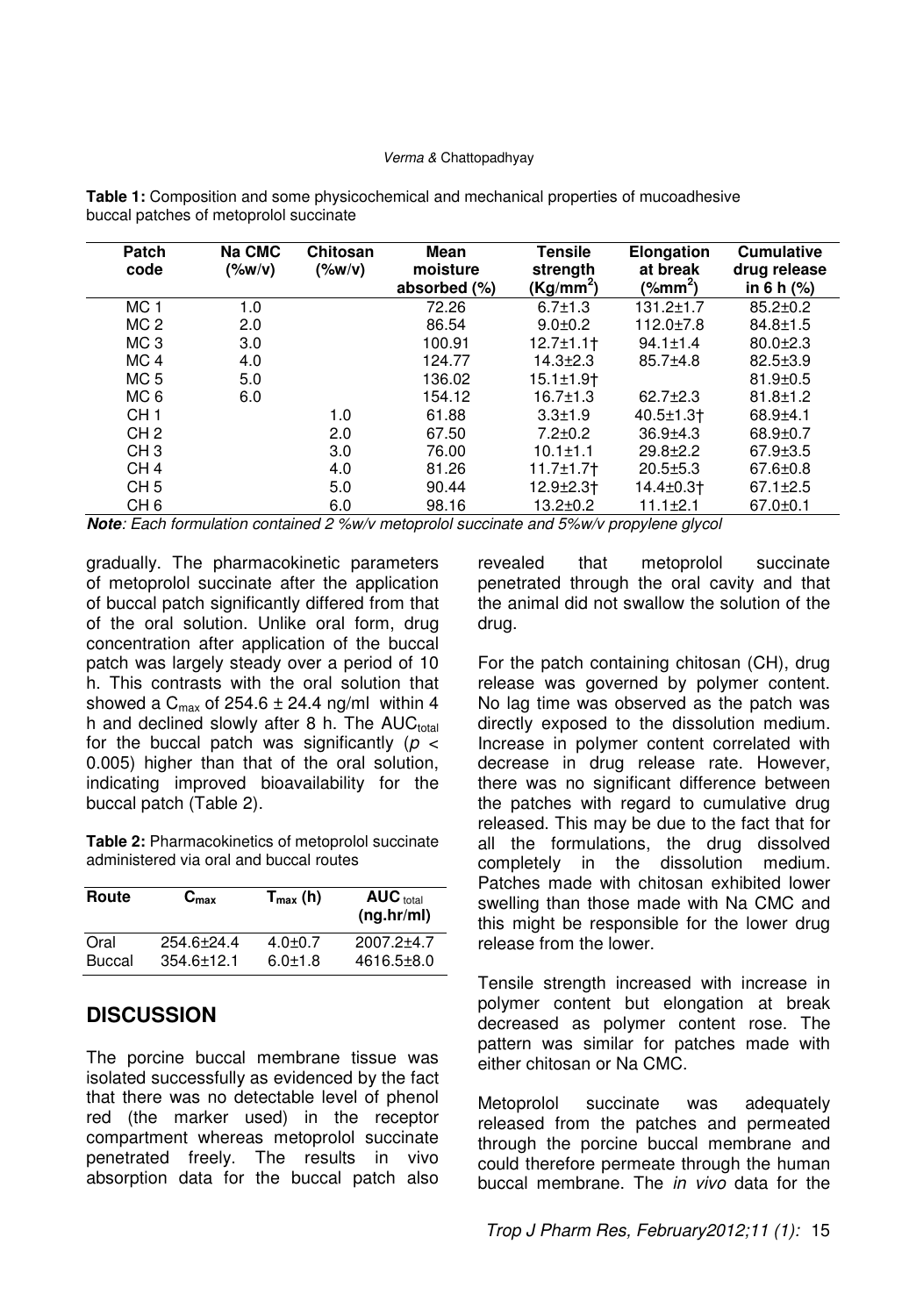buccal patches of metoprolol succinate indeed confirmed this as the bioavailability of the drug actually increased. A mean oral bioavailability of of 25 % has previously been reported for metoprolol succinate [21]. In contrast, the buccal patch used in the present study showed 60 % bioavailability. This increase in bioavailability may be due to the elimination of hepatic first-pass metabolism for drugs given by buccal route. This probably also accounts for the prolonged steady-state concentration of metoprolol succinate in blood.

## **CONCLUSION**

Buccal patches containing 5 % chitosan (CH5) demonstrated optimal characteristics of the various chitosan concentrations evaluated. Buccal delivery of metoprolol succinate in patch form in rabbits showed superior bioavailability over the oral route. The results for these animals may not be substantially different from those for humans since the structure and permeability of the buccal membrane of rabbits is similar to those of humans. Thus, the development of a bioadhesive buccal patch of metoprolol succinate holds some promise since it will lead to decreased dosing frequency and hence reduced side effects.

## **ACKNOWLEDGEMENT**

The authors are thankful to Dr RM Dubey, Vice-Chancellor, IFTM University, Moradabad, India, for making available the required facilities for this work.

## **REFERENCES**

- *1.* Cilurzo F, Cupone I, Selmin F. Fast dissolving films made of maltodextrins. Eur J Pharm Biopharm 2008; 70: 895-900.
- *2.* Mashru RC, Sutariya MG. Development and evaluation of fast dissolving film of salbutamol sulphate. Drug Dev Ind Pharm 2005; 1: 25-34.
- *3.* Asha S, Sathesh BP, Divakar G, Purohit KP. Development and evaluation of buccoadhesive drug delivery system for atorvastatin calcium. J Current Pharm Res 2010; 1: 31-38.
- *4.* Sudhakar Y, Kuotsu K, Bandyopadhyay AK. Buccal bioadhesive drug delivery: A promising option for orally less efficient drugs. J Control Rel 2006; 114: 15-40.
- *5.* Nafee NA, Ismail FA, Boraje NA. Design and characterization of mucoadhesive buccal patches containing cetylpyridinium chloride. Acta Pharm 2003; 53: 199-212.
- *6.* Morales JO, McConville JT. Manufacture and characterization of mucoadhesive buccal films. Eur J Pharm Biopharm 2011; 77: 187-199.
- *7.* Andrew GP, Laverty TP, Jones DS. Mucoadhesive polymeric platform for controlled drug delivery.
- Eur J Pharm Biopharm 2009; 71: 505-518. *8.* Gandhi RB, Roninson JR. Bioadhesion in drug Delivery. Indian J Pharm Sci 1988; 50: 145- 152.
- *9.* Hao J, Heng PWS. Buccal Delivery System, Drug Dev Ind Pharm 2003; 29: 821-832.
- *10.* Shojaei AH, Li X. Determination of transport route of acyclovir across buccal mucosa. Proc Int Symp Control Release Bioact Mater 1997; 24: 427-428.
- *11.* Randhawa MA, Malik SA, Javed M. Buccal absorption of weak acidic drugs is not related to their degree of ionization as estimated from the Henderson-Hasselbalch equation. Pak J Med Research 2003; 42: 116-119.
- *12.* Riikka L, Eera S, Kaisa T, Mikko B. Intraorally fast dissolving particles of a poorly soluble drug: Preparation and in vitro characterization. Eur J Pharm Biopharm 2009; 71: 271-281.
- *13.* Ellen H, Marianne H, Arne S. Mucoadhesive and drug permeation of free mixed films of pectin and Chitosan : An in vivo study. Eur J Pharm Biopharm 2009; 71: 325-331.
- *14.* Aleksandra M, Ewa K, Tomasz C. Electro-osmotic flow as a result of Buccal iontophoresis-Buccal mucosa properties, Eur J Pharm Biopharm 2009; 72: 595-599.
- *15.* Ana F, Juliane H, Andreas BS. In-vitro evaluation of natural and methylated cyclodextrin as Buccal permeation enhancing system for omeprazole delivery. Eur J Pharm Biopharm 2009; 71: 339-345.
- *16.* Khairnar A, Parridhi J Dheeraj B. Development of buccal patch containing aceclofenac: In vitro evaluation. Int J Pharm
- Tech Research 2009; 1: 978-981.<br>I7. Perioli L, Ambrogi V. Devel. L, Ambrogi V. Development of<br>Icoadhesive patches for buccal mucoadhesive administration of Ibuprofen. J Control Rel 2004; 99: 73-82.
- *18.* Henrihsen I, Green LK Bioadhesion of hydrated chitosan: an in vitro and in vivo study. Int J Pharm 1996; 145: 231-240.
- *19.* Lehr CM, Bouwstra JA. In vitro evaluation of mucoadhesive properties of chitosan and some other natural polymer. Int J Pharm 1992; 78: 43-48.
- *20.* Nafee NA, Ismail FA. Mucoadhesive delivery system. II. Formulation and In-vitro/In-vivo evaluation of buccal mucoadhesive tablets